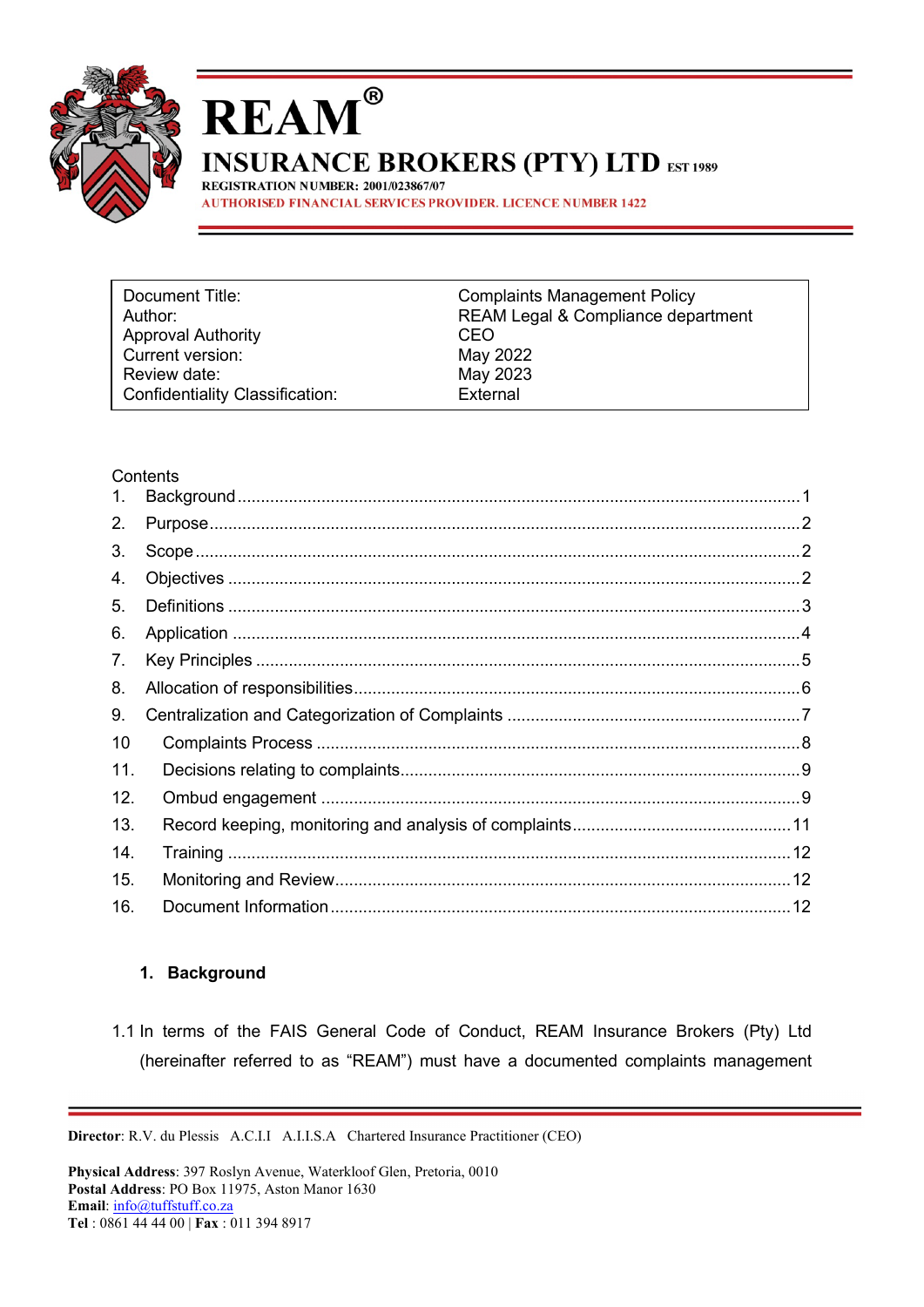policy to ensure the effective resolution of complaints and the fair treatment of complainants.

## <span id="page-1-0"></span>**2. Purpose**

- 2.2 As a short term insurance broker, we have a duty to render financial services and products honestly, fairly, with due skill, care and diligence, and in the interest of our Policyholders and the integrity of the financial services industry.
- 2.3 This policy aims to achieve compliance with the aims of all applicable legislations, regulations, Treating Customers Fairly principles (hereinafter referred to as "TCF"), Policyholder Protection Rules (hereinafter referred to as "PPR") and codes.
- 2.4 This complaints procedure is intended to protect our clients and assists us to deliver on our commitment and legal obligation to treat clients fairly.

#### <span id="page-1-1"></span>**3. Scope**

3.3 This policy applies to complaints relating to the financial services rendered or products provided by REAM, and lodged by any current and prospective clients of REAM. This policy must be adhered to by all staff members of REAM, regardless of status or position.

#### <span id="page-1-2"></span>**4. Objectives**

4.1 The purpose of this policy is to:

4.1.1 Fomalise the procedure for the lodging of complaints and to ensure that he procedure is accessible to all policyholders.

4.1.2 Enable REAM to effectively manage and resolve complaints.

4.1.3 Enable REAM to identify and analyse trends or areas of concern in the rendering of its financial services and products and thereby to ensure appropriate interventions are put in place at the earliest possible opportunity.

4.1.4 To ensure that processes are in place to familiarize REAM staff with the appropriate way of dealing with complaints; and

4.1.5 To ensure that senior management endorse and support The fair, objective and transparent management of complaints and the procedures set out in the policy.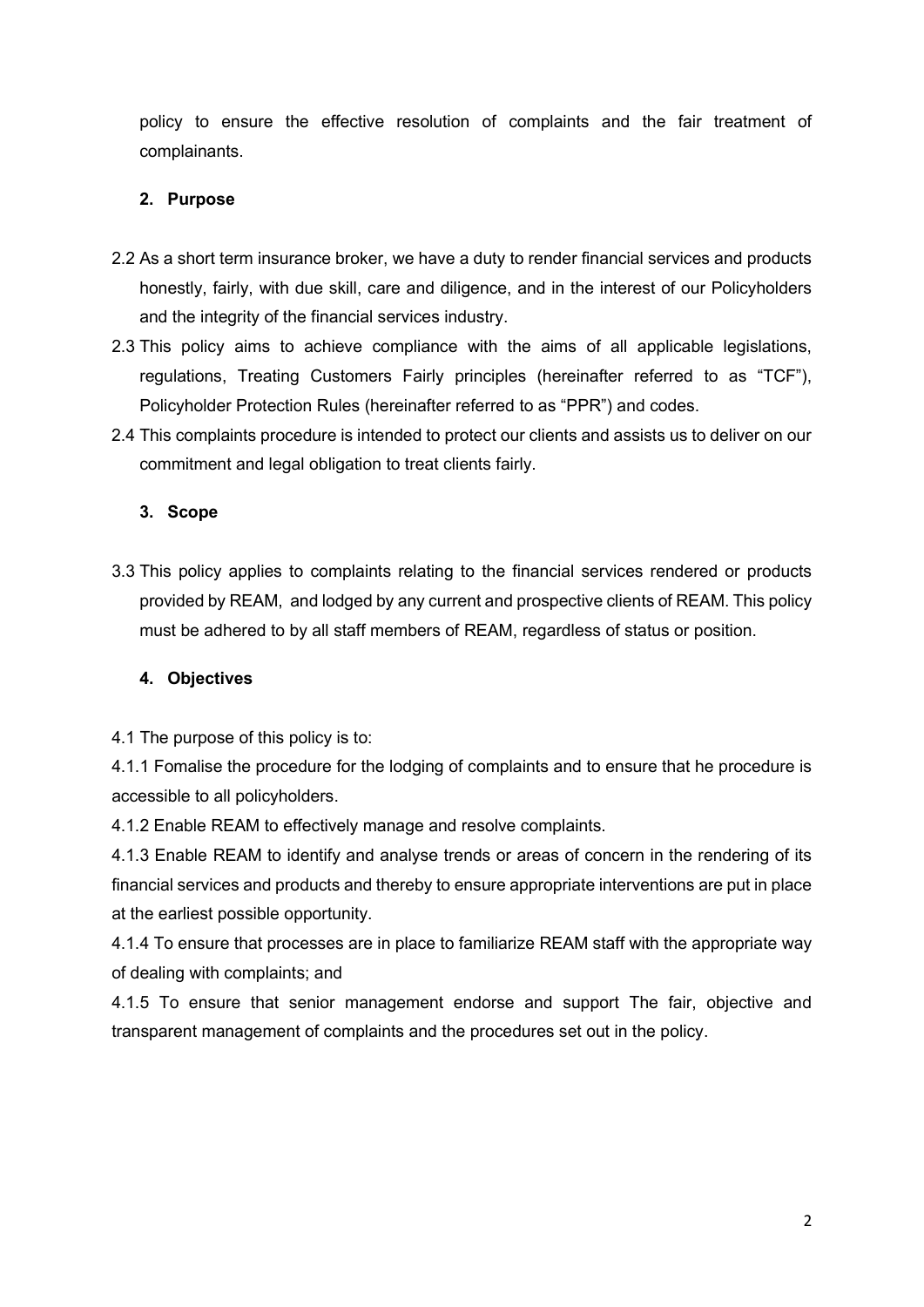#### <span id="page-2-0"></span>**5. Definitions**

#### 5.1 Complaint

A "complaint" means an expression of dissatisfaction by a person to REAM or, to the knowledge of REAM, to the REAM's service supplier relating to a financial product or financial service provided or offered by that service supplier which indicates or alleges, regardless of whether such an expression of dissatisfaction is submitted together with or in relation to a client query, that-

- REAM or its service supplier has contravened or failed to comply with an agreement, a law, a rule, or a code of conduct which is binding on REAM or to which it subscribes.
- REAM or its service supplier's maladministration or willful or negligent action or failure to act, has caused the person harm, prejudice, distress or substantial inconvenience; or
- REAM's or its service supplier's has treated the person unfairly.

## 5.2 Complainant

Means a person who has submitted a specific complaint to REAM and who is a policyholder or prospective policy holder and has a direct interest in the agreement, product or service to which the complaint relates. With the provision that a prospective policy holder will only be regarded as a complainant to the extent that the complaint relates to the dissatisfaction in relation to the application, approach, solicitation, advertising or marketing material contemplated in the definition of "prospective policyholder".

#### 5.3 Policyholder

Means any user, formar user or beneficiary of one or more of REAM's Fianncial products or services, and their successions in title

#### 5.4 Prospective Policyholder

Means a person who has applied to or otherwise approached REAM in relation to becoming a policyholder of REAM, or a person who has received marketing or advertising material in relation to REAM's products or services.

## 5.5 Rejected

Means that the complaint has not been upheld and REAM regards the complaint as finalized after informing the complainant. This includes complaints regarded by REAM as unjustified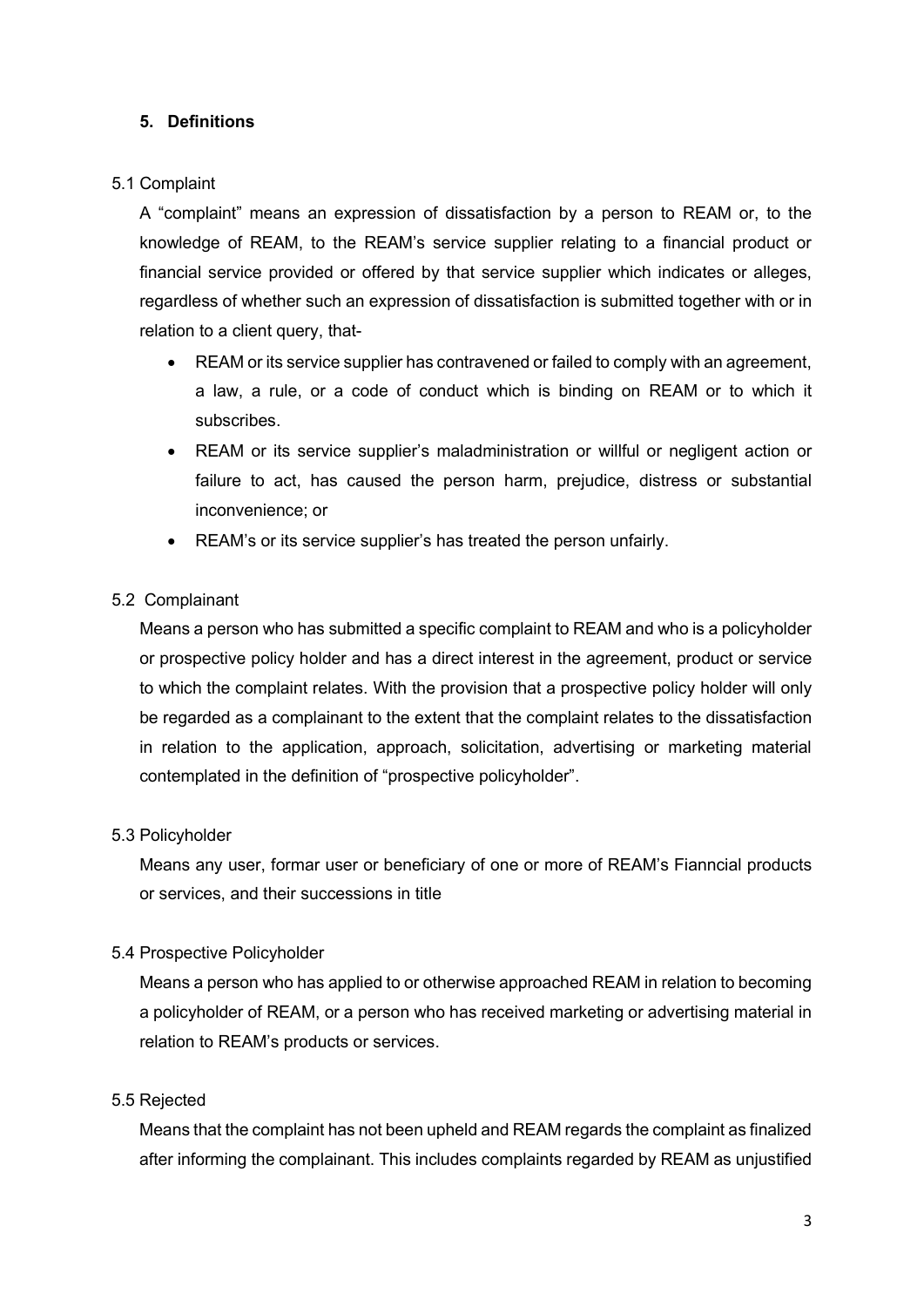or invalid, or where the complainant does not accept or does not respond to REAM's proposal to resolve the complaint.

#### 5.6 Representative

Any person authorized to render financial services on behalf of REAM whether under a contract of employment or a contract of mandate.

#### 5.7 Reportable complaint

Means any complaint other than a complaint that has been:

- 5.7.1 Upheld immediately by the person who initially received the complaint;
- 5.7.2 Upheld by REAM in the normal course of business, provided that such process does not take more than 5 (five) business days;
- 5.7.3 Submitted or brought to the attention of REAM in such a manner that REAM does not have a reasonable opportunity to record the details of the complaint as may be prescribed in relation to complaints;

#### 5.8 Service Provider

Means another person with whom REAM has an arrangement in relation to the marketing, distribution, administration or provision of products or services, regardless of whether or not such other person is an agent of REAM.

#### 5.9 Upheld

Means that the complaint has been finalised in such a manner that the complainant has explicitly accepted that the matter is fully resolved or that it is reasonable for REAM to assume that the complainant has so accepted. A complaint should only be regarded as upheld once any and all undertakings made by REAM to resolve the complaint has been met.

#### <span id="page-3-0"></span>**6. Application**

#### 6.1 Enquiry

We accept a mere expression of dissatisfaction as a potential complaint. Should the dissatisfaction be cleared up in the normal course of business we will not register a reportable complaint. Each representative will keep an enquiry register on which the enquiries will be listed. An enquiry not resolved within 5 working days will be considered a reportable complaint.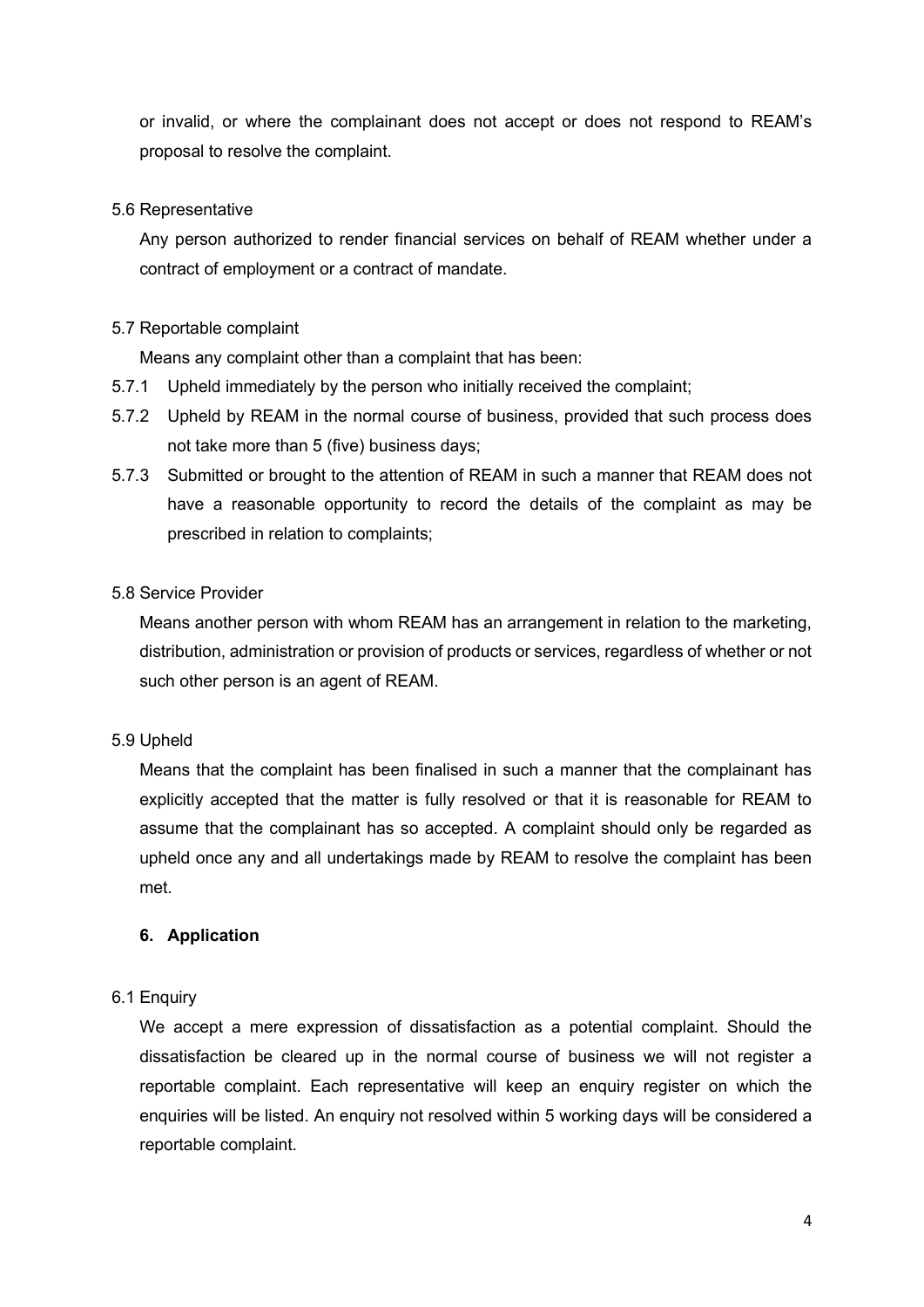#### 6.2 Submission

Note that the complaint can be lodged by someone representing the client or even by someone we have marketed to.

#### 6.3 Acceptance

Provided we are aware of the complaint, and it falls within the definition of Complaint, it will be accepted and dealt with as a complaint.

The following sources are accepted as complaints:

- Complaints directed to REAM or REAM staff;
- Complaints directed to our service suppliers;
- Complaints submitted on social media platforms.

Please note that although we will take note of complaints raised on social media platforms, we will not engage with complainants on any social media platform and request that a complainant provide us with the complaint and details in writing to [complaints@reambrokers.co.za.](mailto:complaints@reambrokers.co.za)

#### <span id="page-4-0"></span>**7. Key Principles**

- 7.1 Allocation of Responsibilities: Responsibilities will be allocated to specific staff members and management in the management and handling of complaints received, as set-out below;
- 7.2 Performance Standards: Our complaints Register forms part of the Management Information collected and used to measure our overall performance in Treating Customers Fairly;
- 7.3 Remuneration and Reward Strategy: Complainants will never be charged to submit complaints. Staff will never be remunerated or rewarded for handling complaints. Where external service providers, e.g. Legal advisors or attorneys, are used to assist in the complaints handling process, they may be remunerated for their services provided. This remuneration will never relate to the outcome of a complaint;
- 7.4 Management and Categorization of Complaints: The Categorization of complaints will be managed by the Legal and Compliance department of the Company and in accordance with the outcomes of the TCF principles, as set out below;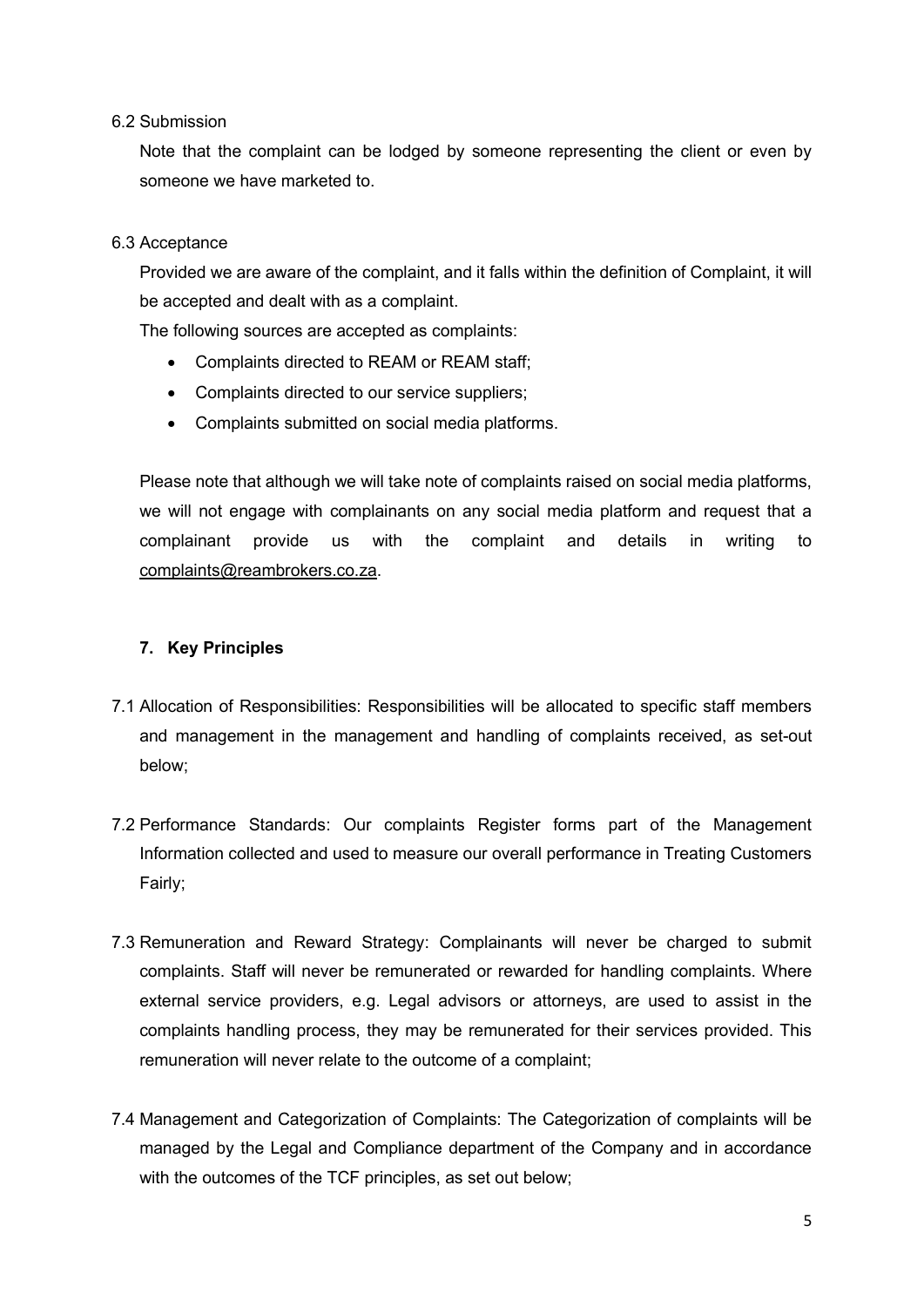- 7.5 Timeframes: Expected timelines have been set-out below. We endeavour to honour these timelines. Circumstances under which these timelines may be extended have been set-out below;
- 7.6 Escalation, decision-making, monitoring, oversight and review: Processes setting out escalation, decision-making, monitoring, overview and review of complaints are in place and serve to ensure fair treatment of our customers;
- 7.7 Record -keeping, monitoring, analysis and reporting: Processes setting out the recordkeeping, monitoring, analysis and reporting on complaints to management are in place and strictly adhered to, as set-out below;
- 7.8 Accessibility and Communication: This complaints management framework will be made readily available to all complainants via our website. We will ensure all communications are in plain language.
- 7.9 Ombud Engagement: We acknowledge the important role the relevant ombuds play within the industry. Procedures for appropriate engagement is in place, as set out below;
- 7.10 Training: Training on this policy will be conducted annually to all representatives.
- 7.11 Monitoring of framework: This policy will be regularly reviewed. Any changes will be documented.

## <span id="page-5-0"></span>**8. Allocation of responsibilities**

## 8.1 Role players

| <b>Complaint relates to:</b> | <b>Responsible Person:</b> | <b>Advising Authority:</b> |
|------------------------------|----------------------------|----------------------------|
| <b>Claim Related</b>         | <b>Claims Handler</b>      | Management                 |
| Underwriting                 | <b>Broker</b>              | Management                 |
| Marketing                    | Management                 | Senior Management          |
| Other                        | Management                 | Senior Management          |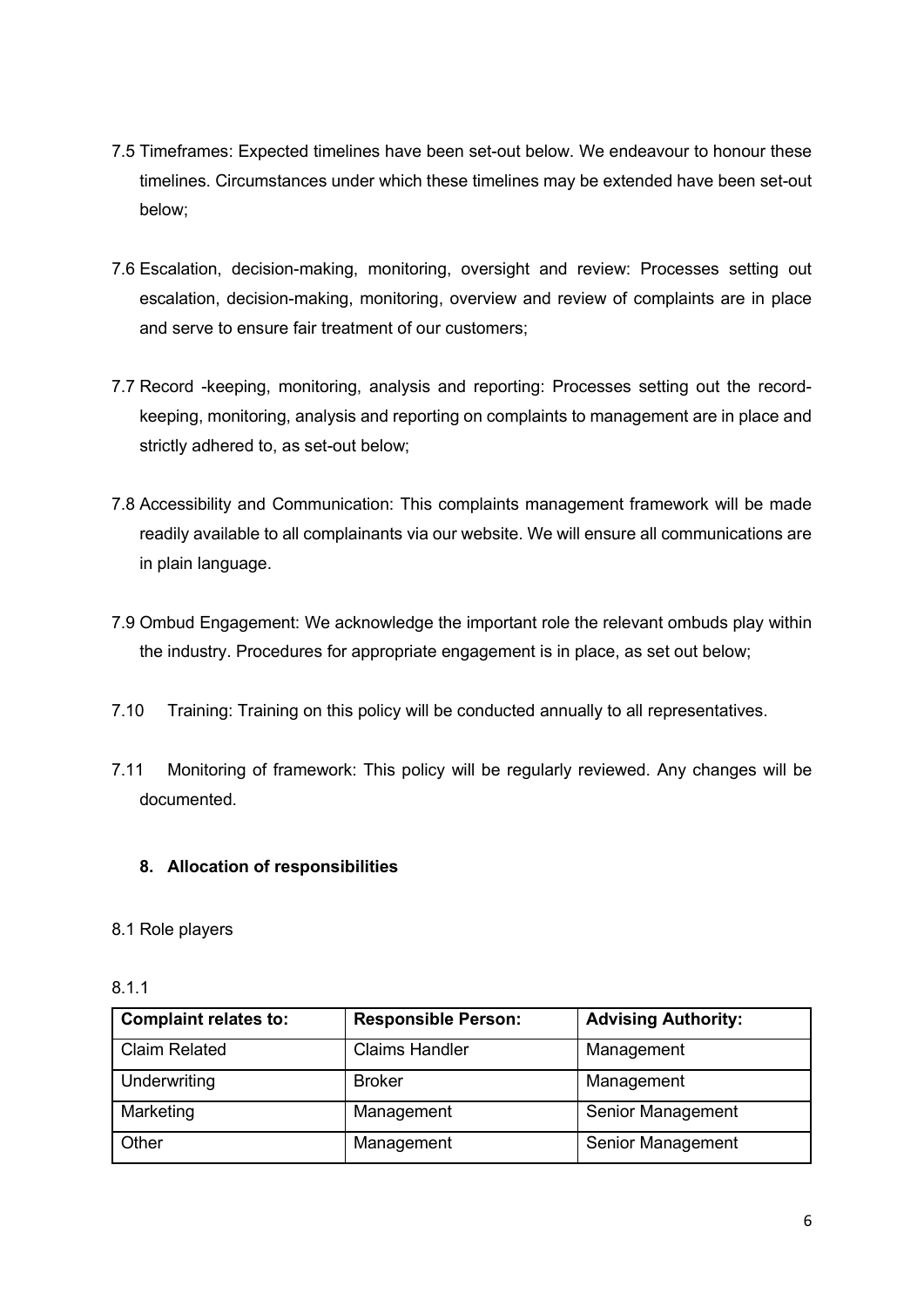- 8.1.2 Decision -making: The management of the Company has adequate training, experience, knowledge and skills in complaints handling to ensure the fair treatment of customers, correct assessment of the subject matter of a complaint and application of the relevant legal and regulatory principles.
- 8.1.3 Management has appropriate access to the necessary records and sufficient authority to investigate and make final decisions to resolve complaints.
- 8.1.4 Management are adequately empowered to make impartial and decisions or recommendations;
- 8.1.5 Conflict of Interest: We will ensure that no cases of conflict of interest arise in the handling and decision-making of complaints. Should any person handling a complaint determine that they are in a conflicted position then an alternate person will take over the role in that investigation. This change will be determined by the CEO, RV du Plessis.

## <span id="page-6-0"></span>**9. Centralization and Categorization of Complaints**

## 9.1 Centralization

9.1.1 All complaints must be in writing and centralized to [complaints@reambrokers.co.za](mailto:complaints@reambrokers.co.za) This ensures adequate and uniform record keeping and processing of complaints.

## 9.2 Categorization

- 9.2.1 Any complaint received will be recorded in our company complaints register. This register is submitted to our insurers on a monthly basis, quarterly to our externally appointed compliance officer and annually to the FSCA.
- 9.2.2 Categorization will be done in accordance with the TCF complaints outcomes:
- Outcome 2: Complaints relating to the design of a product or service.
- Outcome 3: Complaints relating to information provided.
- Outcome 4: Complaints relating to advice.
- Outcome 5(a): Complaints relating to product performance.
- Outcome 5(b): Complaints relating to customer service.
- Outcome 6(a): Complaints relating to product accessibility, changes or switches.
- Outcome 6(b): Complaints relating to complaints handling.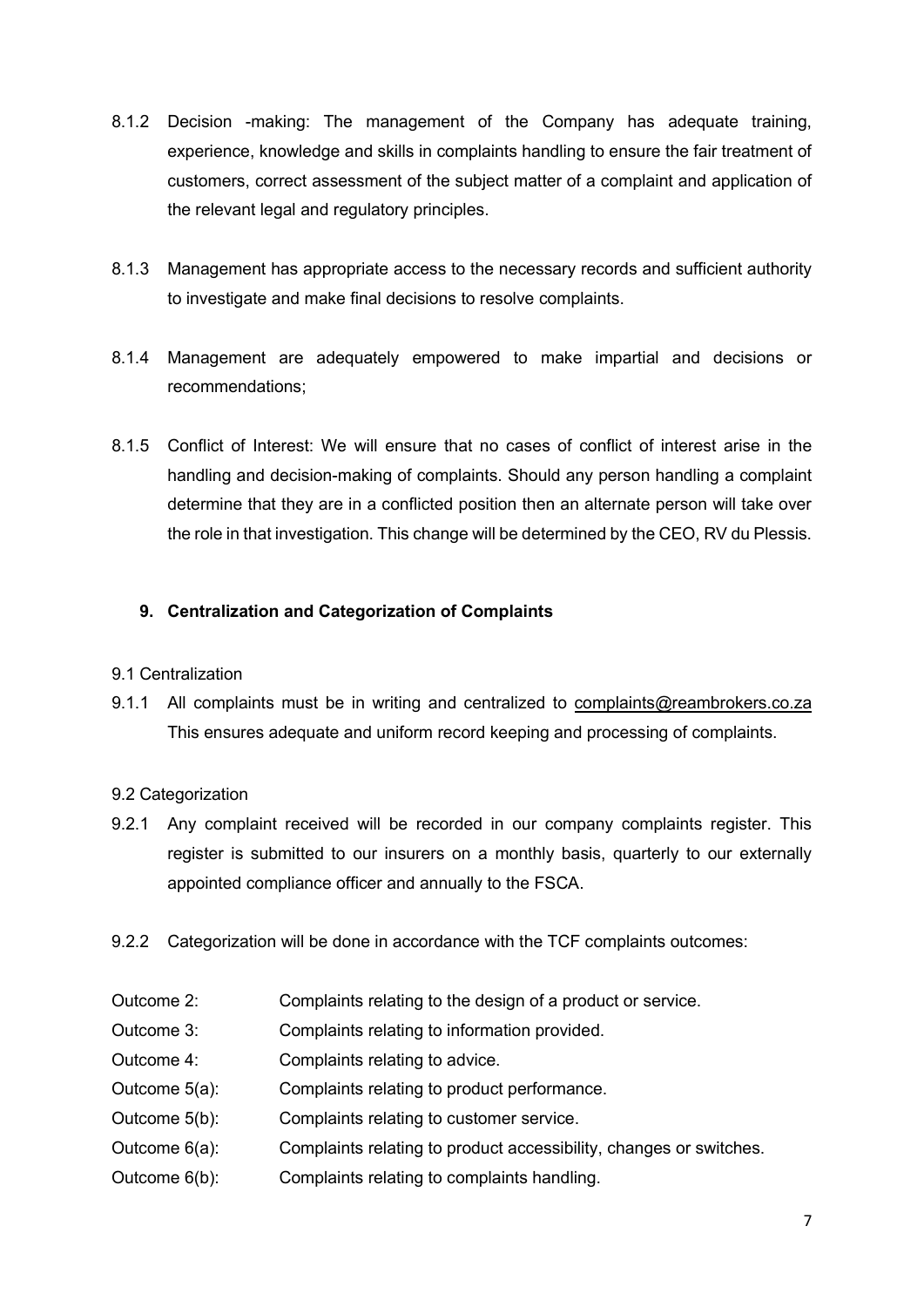Outcome 6(c): Complaints relating to insurance risk claims.

Other complaints

# <span id="page-7-0"></span>**10. Complaints Process**

| Step:      | <b>Responsible</b> | <b>Advising</b>   | Notes:                   | Timeline:       |
|------------|--------------------|-------------------|--------------------------|-----------------|
|            | Person:            | <b>Authority:</b> |                          |                 |
| Enquiry    | Claims             | Management        | Attempt to finalise      | 5 working days  |
|            | Handler            |                   | during normal course     |                 |
|            | Or                 |                   | of business              |                 |
|            | <b>Broker</b>      |                   |                          |                 |
| Reportable | Claims             | Management        | If not finalised in 5    | Immediate       |
| Complaint  | Handler            |                   | working days, refer as   |                 |
|            | Or                 |                   | reportable complaint     |                 |
|            | <b>Broker</b>      |                   |                          |                 |
| Acknowledg | Claims             |                   | Acknowledge<br>$\bullet$ | 5 working days  |
| e Receipt  | Handler            |                   | receipt                  |                 |
|            | Or                 |                   | request                  |                 |
|            | <b>Broker</b>      |                   | outstanding              |                 |
|            |                    |                   | information              |                 |
|            |                    |                   | Forward<br>$\bullet$     |                 |
|            |                    |                   | complaint                |                 |
|            |                    |                   | reference                |                 |
|            |                    |                   | number                   |                 |
| Update     | Claims             | Management        | Provide complainant      | Every 10 days   |
|            | Handler            |                   | with an update on        |                 |
|            | Or                 |                   | complaint.               |                 |
|            | <b>Broker</b>      |                   |                          |                 |
| Resolution | Claims             | Management        | Provide decision on      | Within 15       |
|            | Handler            |                   | outcome of complaint,    | working days    |
|            | Or                 |                   | including:               | from being      |
|            | <b>Broker</b>      |                   | Explanation              | registered as a |
|            |                    |                   | Reasons                  | reportable      |
|            |                    |                   | Right to refer           | complaint.      |
|            |                    |                   | to ombud                 |                 |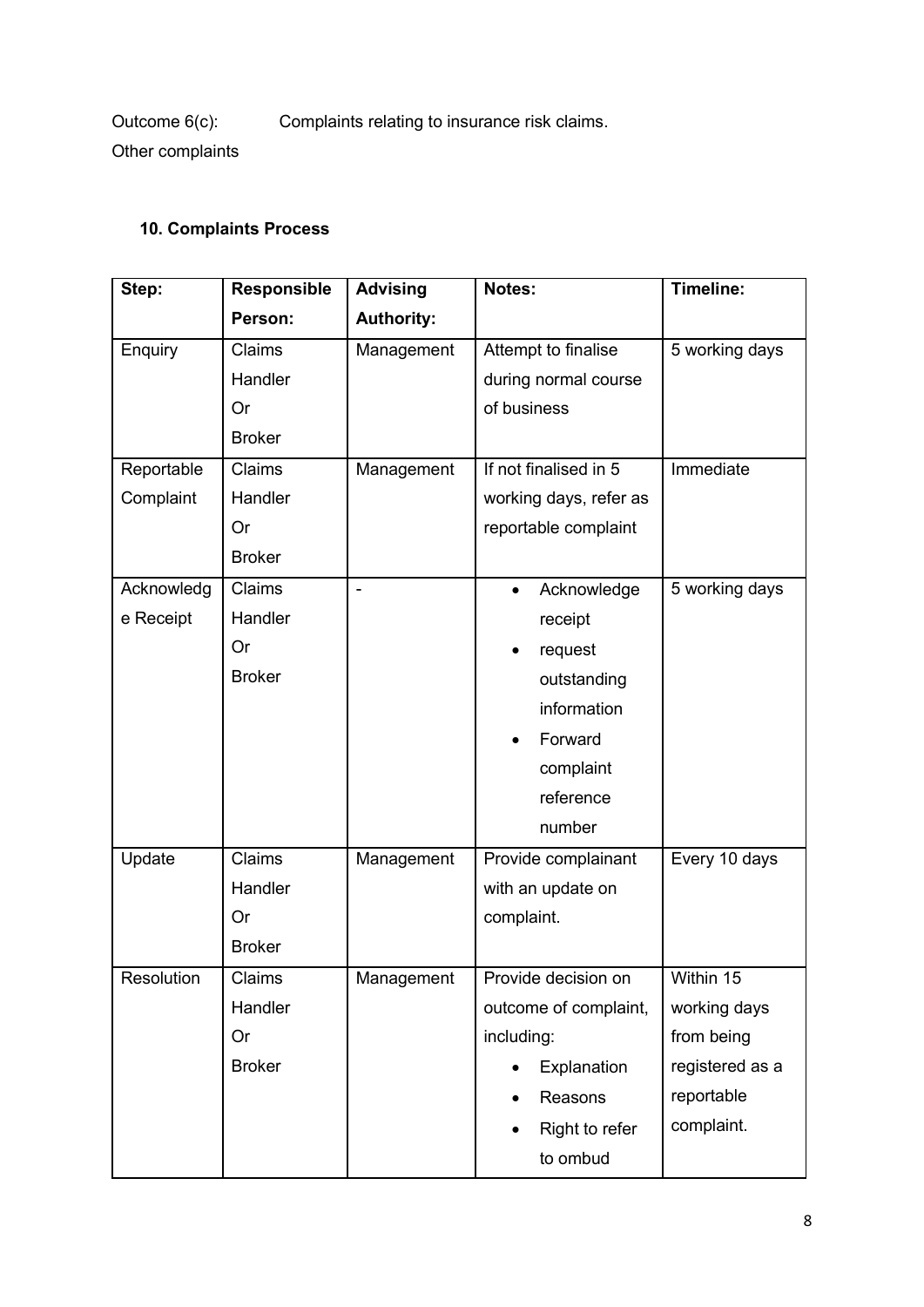|               |            |            | Ombud contact<br>$\bullet$ |                |
|---------------|------------|------------|----------------------------|----------------|
|               |            |            | details                    |                |
| Escalation    | Management | Senior     | All complaints of a        | Individualised |
|               |            | Management | serious nature or non-     | timelines.     |
|               |            |            | routine.                   |                |
| <b>Review</b> | Management | Senior     | If client is not satisfied | As soon as     |
|               |            | Management | with the outcome of        | possible       |
|               |            |            | the complaint, he may      |                |
|               |            |            | refer his complaint to     |                |
|               |            |            | the appropriate            |                |
|               |            |            | Ombudsmans office.         |                |

## <span id="page-8-0"></span>**11. Decisions relating to complaints**

#### 11.1 Upheld

11.1.1 Where a complaint is upheld, any commitment by the insurer to make a compensation payment, goodwill payment or take any other action, will be carried out as soon as reasonably possible and without undue delay. A complaint will only be regarded as upheld once any and all undertakings made by REAM to resolve the complaint has been met.

## 11.2 Rejected

11.2.1 Where a complaint is rejected, the complainant will be provided with clear and adequate reasons for the decision and will be informed of any applicable escalation or review processes, including how to use them and the relevant time limits.

## <span id="page-8-1"></span>**12. Ombud engagement**

- 12.1 Overall engagement
- 12.1.1 REAM is aware of the vital role the various Ombuds and Adjudicators play in creating fair outcomes for policyholders, intermediaries and providers in the financial services industry. Management will attend to all ombud matters and will request the assistance from support staff where appropriate.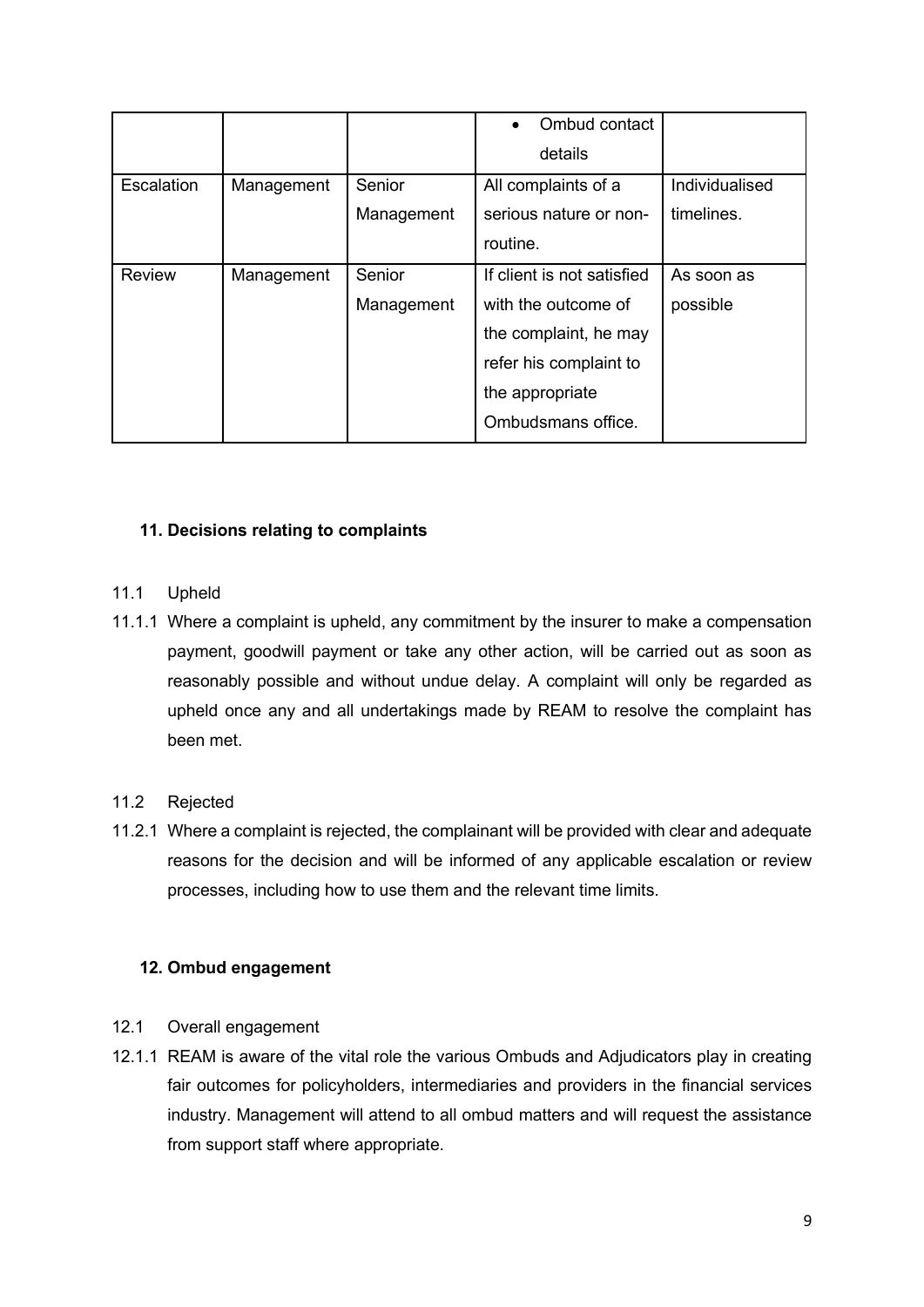- 12.1.2 In accordance with our Binder Agreement held with Western National Insurance Co. Ltd, we are not at liberty to respond directly to the Short Term Insurance Ombud. Notice of the complaint will be sent to WN directly and we will receive notice of the complaint from the office of WN. Assistance must be given to WN in order for them to adequately respond to any complaint.
- 12.1.3 Should we receive a complaint from the FAIS ombud relating to the nature of advice given or any other action taken by REAM, we will attend to the complaints on an urgent basis. Our engagement with their offices and representatives will always be honest, professional and transparent.

#### 12.1.4 IMPORTANT:

It is important to note that some policies are subject to a time bar/ prescription clause specifically relating to the rejection of claims. Refer to you applicable policy schedule and policy wording to confirm whether your policy will be subjected to time bar or prescription clauses which may be applicable should you wish to pursue litigation or refer to matter to the office of an Ombud.

- 12.2 Notification
- 12.2.1 When a complaint is received from the office of an Ombud, Senior management must be advised immediately.
- 12.2.2 Notice must also be given to the compliance department in order to ensure said complaint has been captured on the complaints register.
- 12.2.3 The Short Term Ombudsman (OSTI):

| Telephone: | 0860 103 236 or 0860 726 890 |
|------------|------------------------------|
| Website:   | https://www.osti.co.za/      |
| Email:     | info@osti.co.za              |
| Postal:    | PO BOX 32334                 |
|            | <b>Braamfontein</b>          |
|            | 2017                         |

12.2.4 The FAIS Ombud:

Telephone: 012 762 5000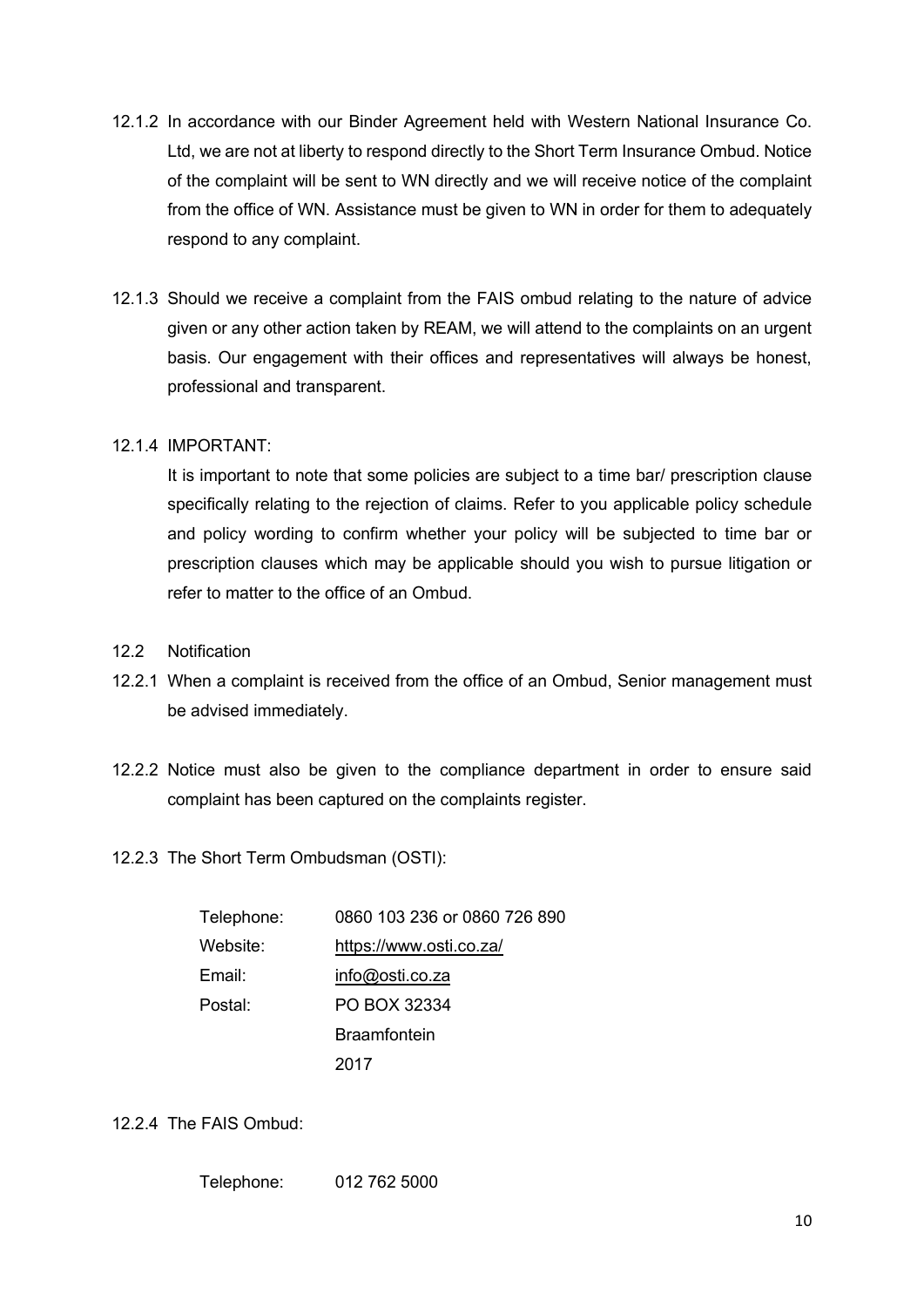Website: <https://www.faisombud.co.za/> Email: [info@faisombud.co.za](mailto:info@faisombud.co.za) Postal: PO BOX 74571 Lynwood Ridge 0040

## <span id="page-10-0"></span>**13. Record keeping, monitoring and analysis of complaints**

13.1 The legal and compliance manager is the custodian of the internal complaints register.

- 13.2 Our company complaints register records the following information in terms of all complaints:
	- Name, applicable policy number of the complainant and/or their representative,
	- Copies of all relevant evidence, correspondence and decisions,
	- The category of the complaint,
	- Status of the complaint,
	- Communications and correspondence will be saved in a dated format.
- 13.3 This enables your insurers to draw the following information:
	- Number of complaints received,
	- Number of complaints decided in favour of the client (in part or completely),
	- Number of complaints rejected,
	- The reasons for rejected complaints,
	- Number of complaints escalated by complainants,
	- Number of complaints referred to an Ombud,
	- Results of complaints referred to an Ombud,
	- Number of compensation payments made (i.e. where we were at fault),
	- Amount of compensation payments made,
	- Number of ex gratia payments made (i.e. where we were not at fault but choose to resolve the complaint in this manner),
	- Amount of goodwill payments made,
	- Number of complaints outstanding.
- 13.4 The complaints register is provided to the insurers on a monthly basis from which they monitor and analyse complaints data.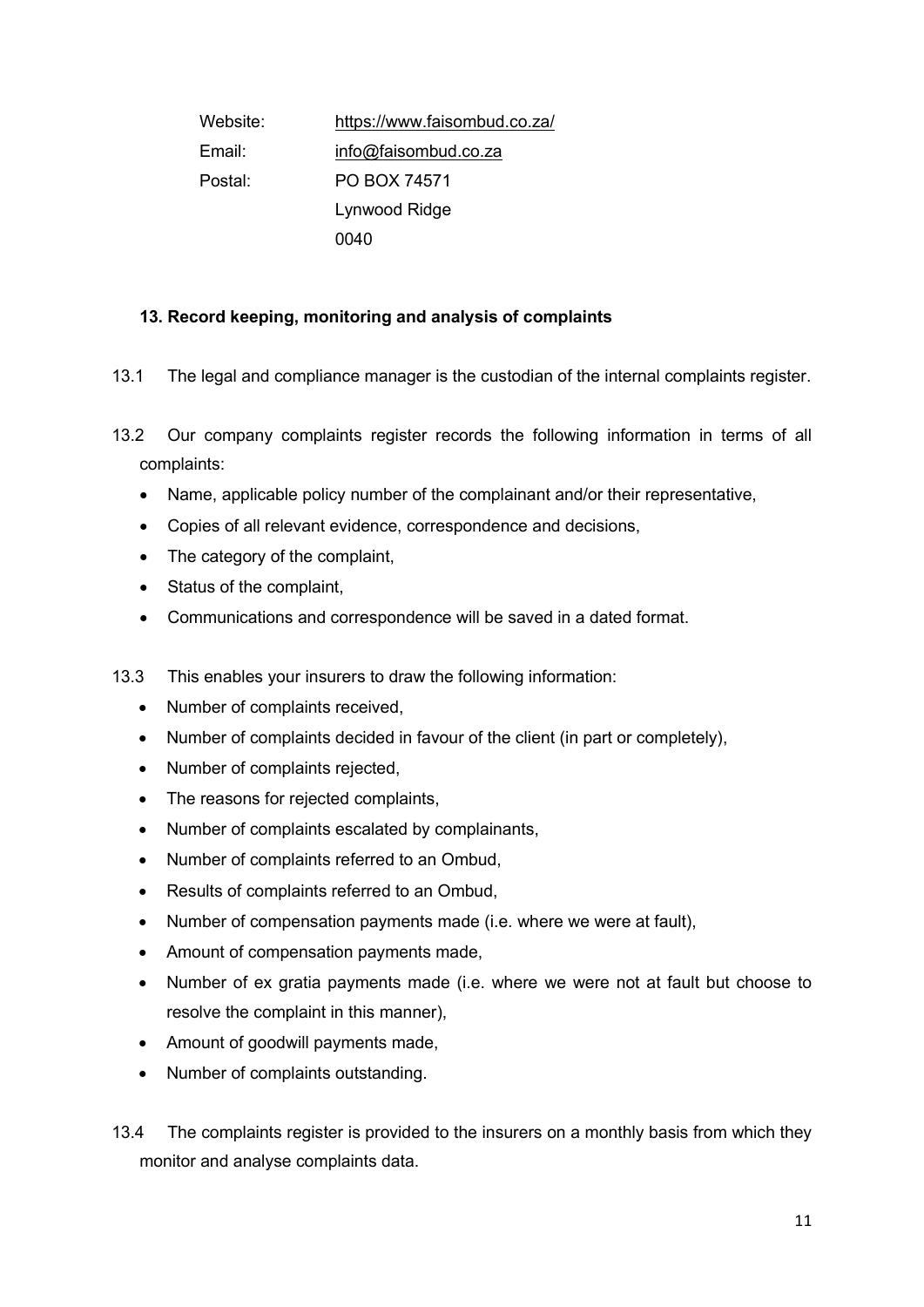- 13.5 As mentioned under Key Principles: Performance Standards; complaints data is collected and used as part of the management information collected to measure our overall performance in TCF.
- 13.6 The complaint records are kept as part of our record keeping procedures and policy and enjoys protection in terms of our data protection protocols in place.

## <span id="page-11-0"></span>**14. Training**

14.1 REAM undertakes to create awareness and understanding of the policy by:

- Distributing the policy amongst staff;
- Providing training in the form of information sessions to all staff;
- Ensuring the policy is accessible at all times.

14.2 REAM undertakes to ensure that all policyholders, prospective policyholders and service providers have access to the policy by:

- Uploading onto the REAM website;
- Making the policy available on request;
- •

## <span id="page-11-1"></span>**15. Monitoring and Review**

15.1 This policy will be reviewed at least annually. The purpose of a review will be to:

- Bring the policy in line with legislative requirements;
- Monitor internal compliance and understanding of the policy;
- Refine processes if deemed nececsary

## <span id="page-11-2"></span>**16. Document Information**

| Date of Issue            |                                          |
|--------------------------|------------------------------------------|
| <b>Last review date</b>  | May 2022                                 |
| Next review date         | May 2023                                 |
| <b>Document version</b>  | 2                                        |
| <b>Document Author</b>   | Legal & Compliance Manager: M du Plessis |
| <b>Document Location</b> | Sharepoint                               |